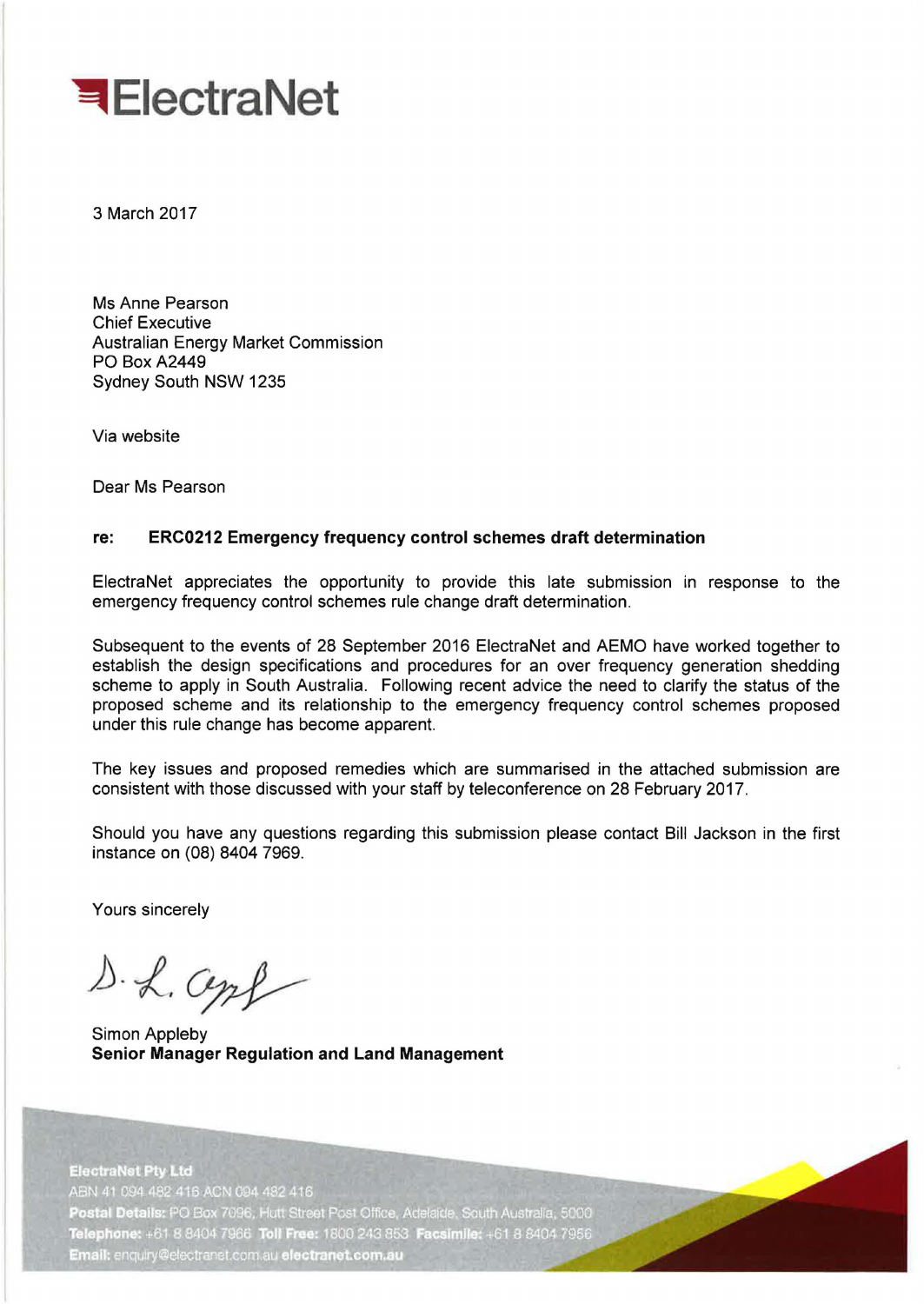# **Emergency Frequency Control Schemes – Draft Rule Determination**

## **ElectraNet Submission**

#### **Background to this submission**

- 1. ElectraNet has decided to make this further submission because it will be immediately and materially affected by the proposed rule and the issues identified below.
- 2. As the AEMC is aware, ElectraNet and AEMO are currently working to establish the design specifications and procedures for an over frequency generation shedding scheme (**OFGS scheme**) to apply in South Australia.

### **Need for transitional arrangements incorporating existing emergency frequency control schemes**

- 3. The arrangements for the implementation of the OFGS scheme need to be finalised and the OFGS scheme implemented as soon as reasonably possible in order to minimise the risk of a disruption to the supply of electricity to South Australian consumers due to the occurrence of an over frequency event. To date, ElectraNet has been progressing the OFGS scheme in response to a request from AEMO which referenced clause S5.1.8 of the NER and recognised a need to implement an OFGS scheme as soon as reasonably possible.
- 4. However, the draft determination states at page 10 that the existing frameworks make no allowance for a scheme to manage the coordinated shedding of generation in response to an over frequency event. This statement is inconsistent with ElectraNet's and AEMO's views concerning the scope of the obligations under clause S5.1.8 of the NER.
- 5. ElectraNet has been prepared to progress the implementation of the recommended OFGS scheme because there is nothing in the wording of clause S5.1.8 which suggests that the clause S5.1.8 cannot extend to cover an OFGS scheme. However, this statement, together with the failure to include any provisions in the draft rule specifying how an OFGS scheme implemented prior to the commencement of the new rule will interact with the new rule, raises doubts concerning the status of the proposed OFGS scheme under the draft rule.

#### **Requested Action - Inclusion of transitional arrangements in final rule**

- 6. In our view, the AEMC must make clear in its final determination that:
	- o whilst clause S5.1.8 could be used to implement an OFGS scheme, it is preferable to adopt a specific and tailored process (like the one proposed by the AEMC in the draft rule determination) covering the development, design, approval, implementation and ongoing review and update of OFGS schemes; and
	- o the OFGS scheme currently being implemented by ElectraNet in accordance with AEMO's request will be deemed to be an AEMO 'approved emergency frequency control scheme' for the purposes of the new rules, and in particular, new clauses 4.3.1(p) and 4.3.4(b).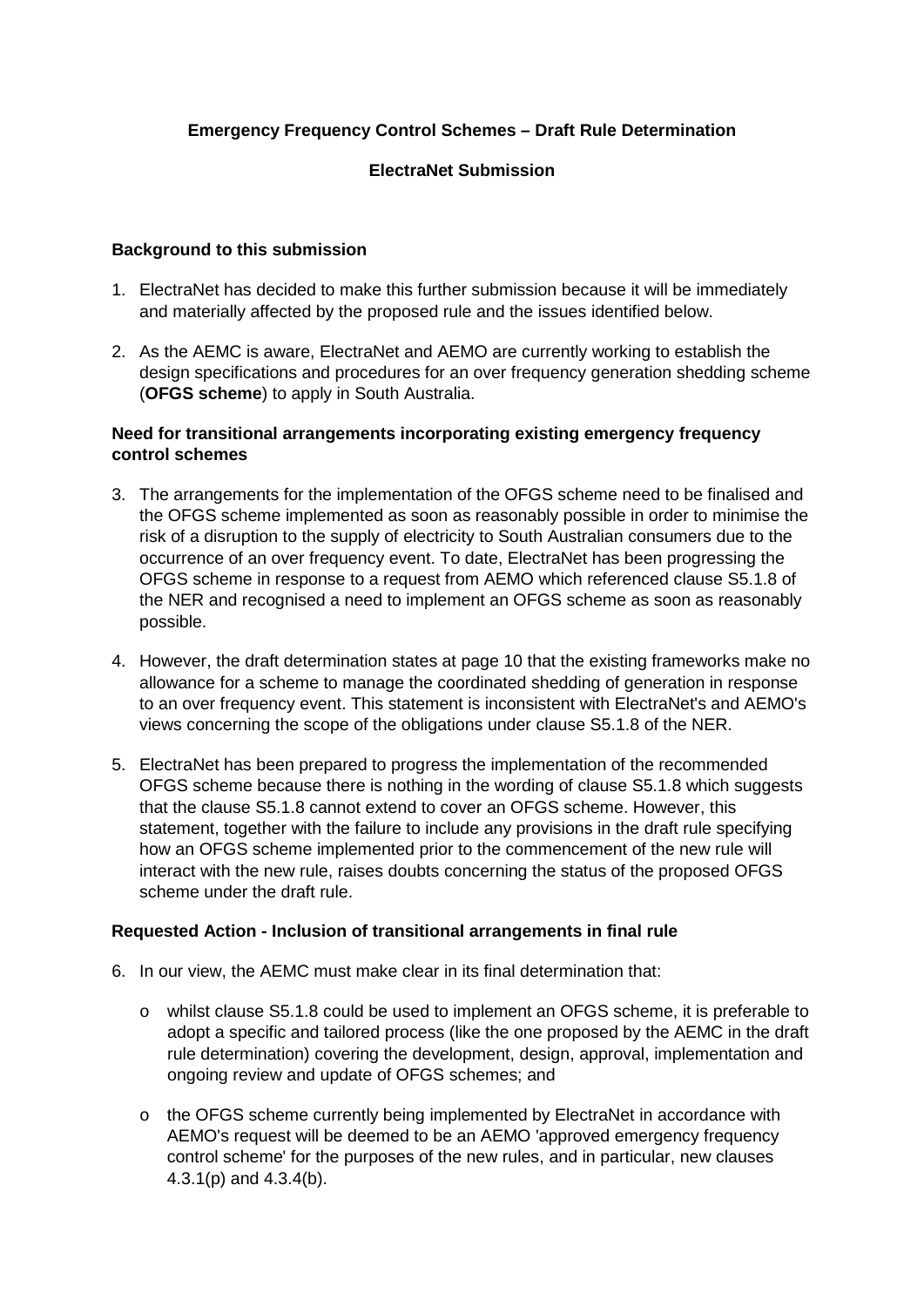- 7. The OFGS scheme that is currently proposed to be implemented by ElectraNet and AEMO in South Australia and the emergency frequency control schemes contemplated by the draft determination cannot ignore each other. Any OFGS scheme that is implemented now by ElectraNet in response to AEMO's request and the SA Government's concerns, must be incorporated into and then regulated by the new rule procedures.
- 8. As noted above, a transitional rule should be included in the final rule determination to the effect that the OFGS scheme currently being implemented by ElectraNet in accordance with AEMO's requirements will be deemed to be an AEMO 'approved emergency frequency control scheme' for the purposes of the new rules, and in particular, new clauses 4.3.1(p) and 4.3.4(b).
- 9. This would:
	- o remove any doubt concerning the status of this OFGS scheme following the commencement of the new rules;
	- o ensure that the OFGS scheme can be implemented as soon as reasonably possible; and
	- o enable the OFGS scheme to be regulated as an emergency frequency control scheme under the new rule thereby maintaining consistency and ensuring ongoing co-ordination and review.
- 10. Consistency and ongoing co-ordination and review are essential features of an emergency frequency control scheme. Under this transitional proposal, the EFCS design specification and the EFCS implementation procedures for the OFGS scheme can be reviewed, updated and maintained by AEMO as contemplated by new clause 4.4.4.
- 11. The AEMC should be comfortable in deeming the OFGS scheme to be an emergency frequency control scheme for the purposes of the new rules because:
	- o the specification and implementation procedures for this OFGS scheme have been developed and agreed by ElectraNet and AEMO following the completion of a number of joint studies over the last two years; and
	- o AEMO and ElectraNet have consulted with affected Generators concerning the specification and implementation procedures for the OFGS scheme and will confirm the proposed operation of the OFGS scheme in an implementation agreement that will be negotiated and agreed with each of the affected Generators.
- 12. If the AEMC does not include a transitional provision to this effect in the final rule, ElectraNet may need to delay the implementation of the OFGS scheme until the OFGS scheme is approved as an AEMO approved emergency frequency control scheme for the purposes of clause 4.4.4 of the new rule. As the AEMC would appreciate, given the nature of emergency control schemes (i.e. they apply in emergency situation and directly impact on Registered Participants and other consumers) it is imperative that the scheme is expressly sanctioned and there are no doubts about its source authority and interaction with other parts of the NER.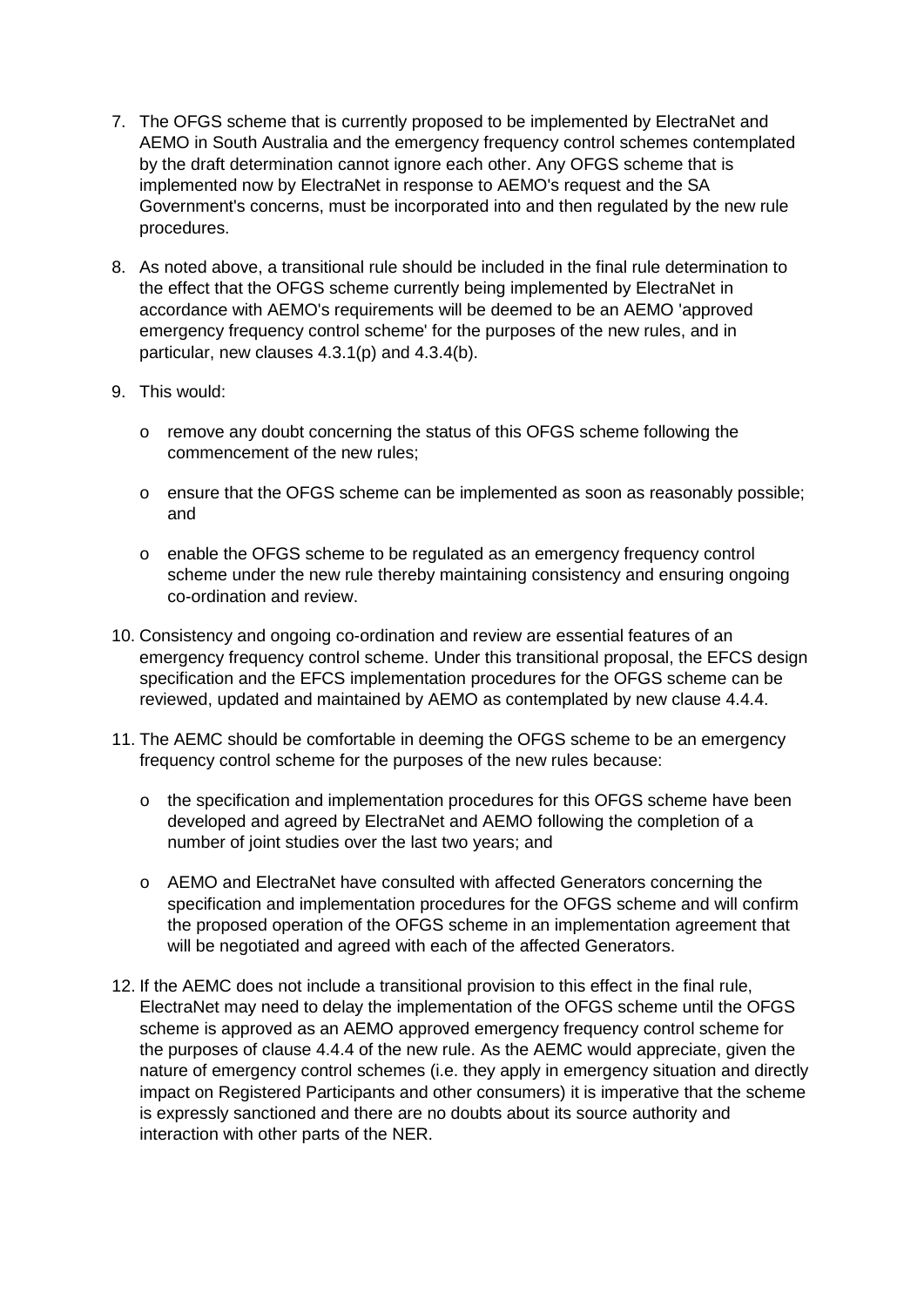## **Responsibility and liability for emergency frequency control schemes**

- 13. The draft determination states at page 36 that where a Generator has negotiated with a NSP and installs equipment or changes settings on existing equipment, final responsibility for scheme performance, and any associated liability, should remain with the NSP.
- 14. The NSP should only be responsible for that part of the scheme's performance for which the NSP has direct responsibility and control. This is particularly the case if:
	- $\circ$  the design and parameters for the relevant part of the scheme are determined by AEMO; or
	- $\circ$  the Generator fails to comply with the specified design and parameters and that failure is not apparent from completion of the NSP's due diligence; or
	- $\circ$  the Generator alters the parameters or settings after completion of the NSP due diligence process without notice to the NSP.
- 15. The draft determination also states at page 36 that:
	- o the new EFCS framework requires NSPs to identify opportunities for Generators to install or adapt equipment to meet the over-frequency scheme component of the EFCS design specifications;
	- $\circ$  where an NSP has identified such an opportunity, it must negotiate in good faith with the Generator regarding modifications to be made and other changes necessary to the Generator's equipment so the NSP can meet its EFCS implementation obligations; and
	- o where a Generator does not wish to install equipment or change its plant settings to implement an OFGS scheme (i.e. where the Generator declines the NSPs request or the parties fail to reach agreement despite engaging in good faith negotiations), the NSPs is required to implement the EFCS design specifications.
- 16. It is not appropriate for the NER to place the responsibility and obligation to implement an OFGS scheme on NSPs alone for a number of reasons:
	- o The most efficient way to implement an OFGS scheme (and thereby save consumer costs) is likely to be for the Generator to make changes to its plant settings.
	- o A network only solution is unlikely to provide the optimal solution.
	- $\circ$  If an OFGS scheme is implemented by the Generator under the current draft rule, NSP and AEMO would have no direct control over how the Generator's portion of the scheme will operate (including monitoring, operation and maintenance, and reporting) if the Generator refuses to enter into an agreement with the NSP recording these terms and conditions.